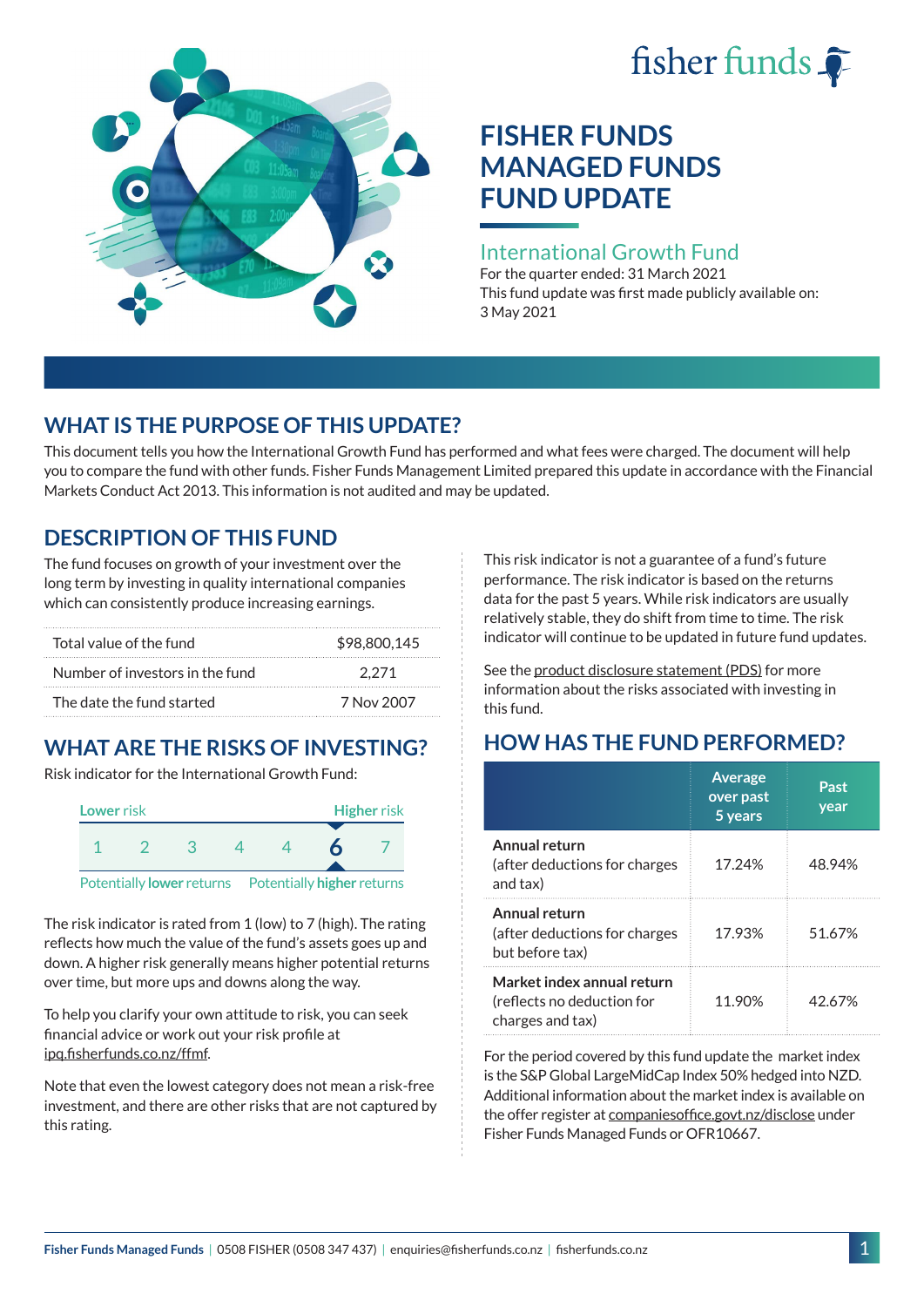## **ANNUAL RETURN GRAPH**



This shows the return after fund charges and tax for each of the last 10 years ending 31 March. The last bar shows the average annual return for the last 10 years, up to 31 March 2021.

**Important:** This does not tell you how the fund will perform in the future.

Returns in this update are after tax at the highest prescribed investor rate (PIR) of tax for an individual New Zealand resident. Your tax may be lower. The market index return reflects no deduction for charges and tax.

#### **WHAT FEES ARE INVESTORS CHARGED?**

Investors in the International Growth Fund are charged fund charges that include GST. In the year to 31 March 2020 these were:

|                                                | % of net asset value |
|------------------------------------------------|----------------------|
| <b>Total fund charges</b>                      | 2.64%                |
| Which are made up of:                          |                      |
| Total management and<br>administration charges | 1.45%                |
| Inding:                                        |                      |
| Manager's basic fee                            | 1.29%                |
| Other management and<br>administration charges | 0.16%                |
| Total performance-based fees <sup>1</sup>      | 1 19%                |

Small differences in fees and charges can have a big impact on your investment over the long term.

#### **EXAMPLE OF HOW THIS APPLIES TO AN INVESTOR**

Katie had \$10,000 in the fund at the start of the year and did not make any further contributions. At the end of the year, Katie received a return after fund charges were deducted of \$4,894 (that is 48.94% of her initial \$10,000). Katie did not pay other charges. This gives Katie a total return after tax of \$4,894 for the year.

# **WHAT DOES THE FUND INVEST IN?**

#### **Actual investment mix**

This shows the types of assets that the fund invests in.



#### **Target investment mix**

This shows the mix of assets that the fund generally intends to invest in.